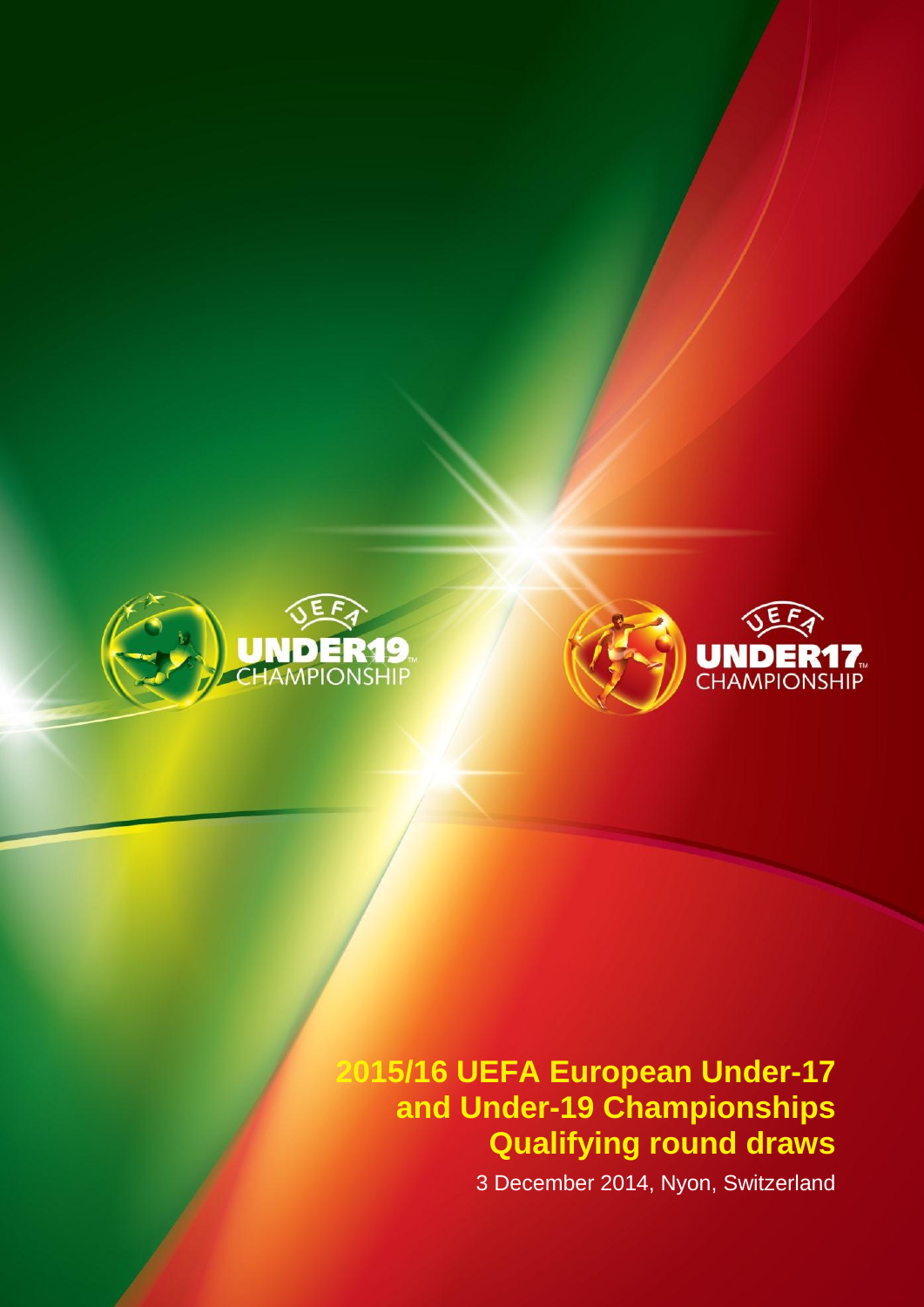



## **DRAW PROCEDURE**

**Qualifying rounds**

### **15th UEFA European Under-17 and Under-19 Championships, 2015/16**

Please find below details of the coefficient calculation and draw procedure.

#### **COMPETITION SYSTEM**

Fifty-four member associations will take part in each competition. Fifty-two teams will enter the competitions in the qualifying round and one (Germany at Under-17 level and Spain at Under-19 level) will join in the elite round. The final round host associations qualify automatically for the final round:

#### **UNDER-17 = AZERBAIJAN, UNDER-19 = GERMANY**

#### **COEFFICIENT RANKING LIST**

A coefficient ranking list has been established for the 2015/16 qualifying round draws according to the following principles.

- Seasons taken into account: 2011/12, 2012/13 and 2013/14.
	- All qualifying round matches (qualifying and elite rounds) have been taken into consideration to calculate the coefficients.
- Win = 3 points; draw = 1 point; defeat = 0 points.
- For the associations that hosted a final round in any of the three aforementioned seasons, the coefficient of the 2010/11 season has also been taken into account.
	- $-$  2011/12: Under-17 = Slovenia, Under-19 = Estonia
	- $2012/13$ : Under-17 = Slovakia, Under-19 = Lithuania
	- $2013/14$ : Under-17 = Malta, Under-19 = Hungary
- The following bonus points have been awarded:
	- automatic qualification for the elite round  $=$  3 points
	- qualification from the qualifying round to the elite round  $=$  3 points
	- qualification from the elite round to the final round  $=$  3 points
	- $competition winner = 3 points$ 
		- $2011/12$ : Under-17 = the Netherlands, Under-19 = Spain
		- 2012/13: Under-17 = Russia, Under-19 = Serbia
		- $2013/14$ : Under-17 = England, Under-19 = Germany
	- competition runners-up  $= 2$  points
		- $2011/12$ : Under-17 = Germany, Under-19 = Greece
		- $\blacksquare$  2012/13: Under-17 = Italy, Under-19 = France
		- $2013/14$ : Under-17 = Netherlands, Under-19 = Portugal
	- $competition$  semi-finalists = 1 point
		- $\blacksquare$  2011/12: Under-17 = Poland and Georgia, Under-19 = England and France
		- 2012/13: Under-17 = Slovakia and Sweden, Under-19 = Portugal and Spain
		- 2013/14: Under-17 = Portugal and Scotland, Under-19 = Austria and Serbia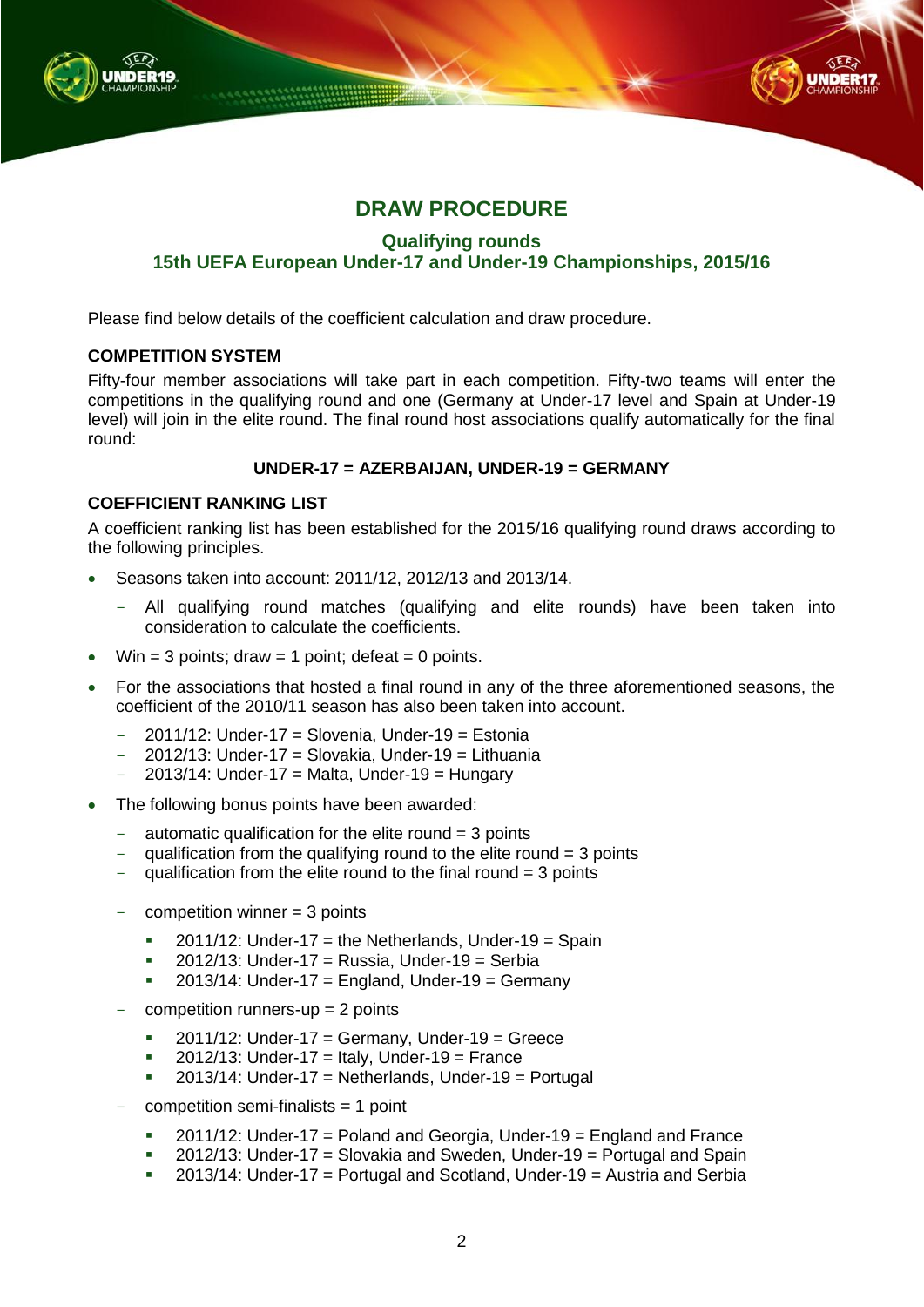

- The coefficient calculation for each season consists of adding the number of points obtained (including bonus points) and dividing the total by the number of matches.
- The three annual coefficient calculations have then been added together to produce the overall coefficient used for the ranking list.
- Associations with the same overall coefficient have been separated according to the following criteria:
	- 1. higher number of matches.
	- 2. higher coefficient from the most recent season, i.e. 2013/14.
	- 3. higher coefficient from the next most recent seasons, i.e. 2012/13 and 2011/12.
	- 4. superior goal difference from the most recent season, i.e. 2013/14.

#### **DRAW PROCEDURE FOR THE QUALIFYING ROUND**

The associations ranked in first position qualify directly for the elite round (Germany for the Under-17s and Spain for the Under-19s).

The remaining 52 associations ranked in positions 2 to 53 have been split into 2 pots, as follows:

#### **Pot A (Under-17 = yellow balls, Under-19 = blue balls)**

Associations ranked from 2 to 27 (26 teams)

#### **Pot B (Under-17 = red balls, Under-19 = green balls)**

Associations ranked from 28 to 53 (26 teams)

The 52 associations will be drawn into 13 groups of 4 teams according to the following procedure:

- Two balls will be drawn from Pot A into Group 1. The team drawn first will be put in the *first* position in the group and the team drawn second into *second* position.
- Two balls will then be drawn from Pot B into Group 1. The team drawn first will be put in the *third* position in the group and the team drawn second into *fourth* position.
- Once Group 1 is completed the same procedure will be followed to form Groups 2 to 13.

In the Under-17 championship, the 13 group winners and runners-up, as well as the five best thirdranked teams across all 13 groups, will qualify for the elite round (31 teams in all). In the Under-19 championship, the 13 group winners and the 13 group runners-up, as well as the best third-ranked team across all 13 groups, will qualify for the elite round (27 teams in all).

#### **SPECIAL CASE**

Based on previous decisions of the UEFA Executive Committee and the UEFA Emergency Panel, Armenia and Azerbaijan cannot be drawn into the same group. The same applies to Spain and Gibraltar, as well as Russia and Ukraine.

#### **ELITE ROUND**

Draws will be held to form the eight groups of four teams (Under-17) and seven groups of four teams (Under-19). The definitive draw procedures will be communicated to the associations concerned on completion of the qualifying rounds.

In the Under-17 championship, the eight group winners and the seven best runners-up will qualify for the final round.

In the Under-19 championship, the seven group winners will qualify for the final round.

#### **MATCH DATES**

For both competitions, the qualifying round matches must be played by Tuesday 17 November 2015 inclusive.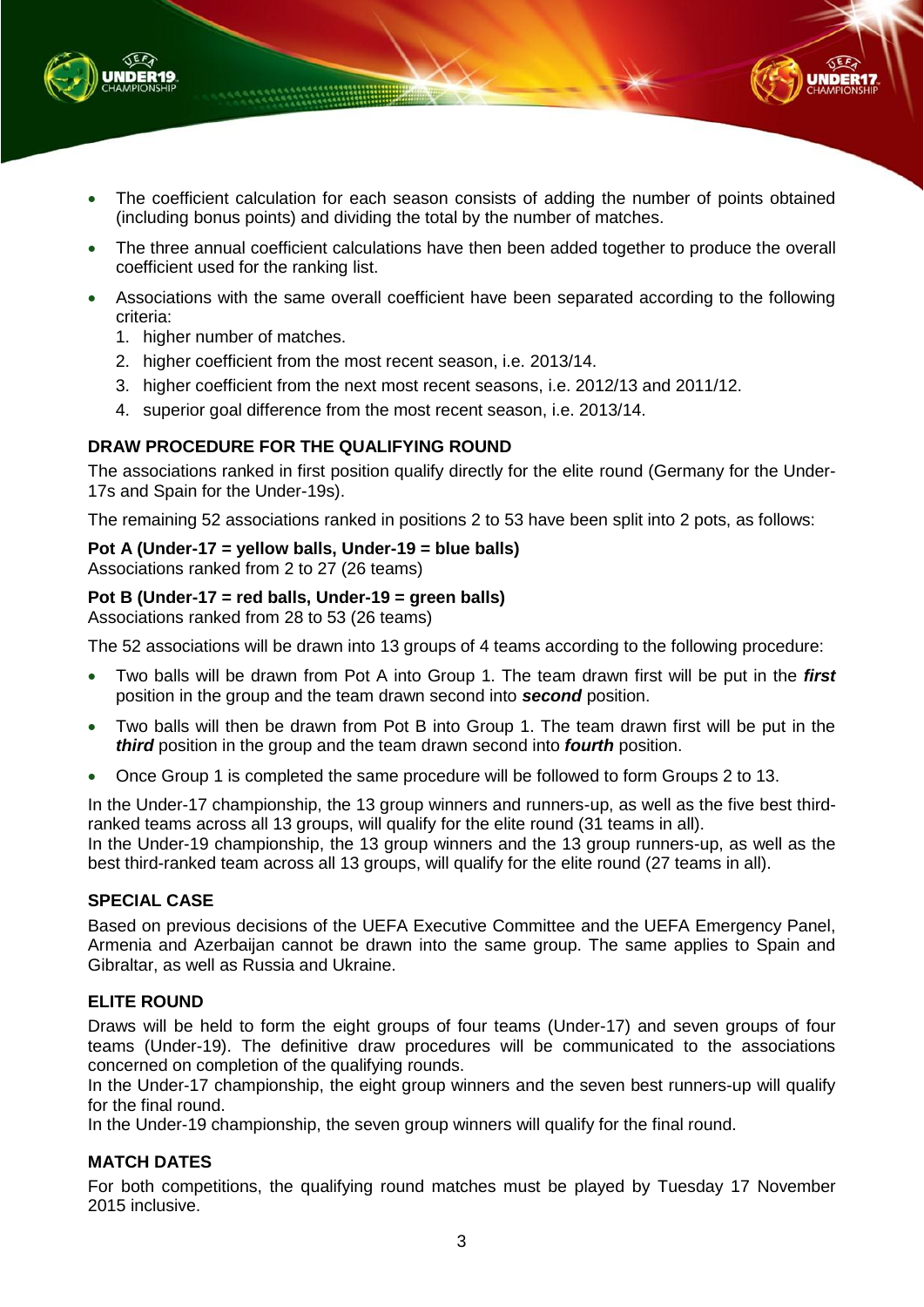



# **UEFA UNDER-17 NATIONAL TEAM COEFFICIENT**

### **Calculation for the 2015/16 qualifying round**

|             |                                                                            | 2011/12             |                  |        |                | 2012/13             |                         |                |                                                 |                |              | 2013/14 |                | Combined                                                                  |          | <b>Goal diff</b> |                          |
|-------------|----------------------------------------------------------------------------|---------------------|------------------|--------|----------------|---------------------|-------------------------|----------------|-------------------------------------------------|----------------|--------------|---------|----------------|---------------------------------------------------------------------------|----------|------------------|--------------------------|
| No.         | Team                                                                       | Pts                 | в                | M      | Coeff.         | Pts                 | в                       | M              | Coeff.                                          | Pts            | В            | M       | Coeff.         | Coeff.                                                                    | М        | 13/14            |                          |
| $\mathbf 1$ | Germany                                                                    | 16                  | 8                | 6      | 4.000          | 15                  | 3                       | 6              | 3.000                                           | 7              | 6            | 3       | 4.333          | 11.333                                                                    | 15       |                  | Seeded                   |
| 2           | England                                                                    | 12                  | 3                | 6      | 2.500          | 15                  | 3                       | 6              | 3.000                                           | 18             | 9            | 6       | 4.500          | 10.000                                                                    | 18       |                  |                          |
| 3           | Netherlands                                                                | 13                  | 9                | 6      | 3.667          | 9                   | 3                       | 6              | 2.000                                           | 18             | 8            | 6       | 4.333          | 10.000                                                                    | 18       |                  |                          |
| 4           | Portugal                                                                   | 12                  | 3                | 6      | 2.500          | 12                  | 3                       | 6              | 2.500                                           | 18             | 7            | 6       | 4.167          | 9.167                                                                     | 18       |                  |                          |
| 5           | Poland                                                                     | 15                  | 7                | 6      | 3.667          | 11                  | 3                       | 6              | 2.333                                           | 16             | 3            | 6       | 3.167          | 9.167                                                                     | 18       |                  |                          |
| 6           | France                                                                     | 18                  | 6                | 6      | 4.000          | 10                  | 3                       | 6              | 2.167                                           | 13             | 3            | 6       | 2.667          | 8.833                                                                     | 18       |                  |                          |
| 7           | Serbia                                                                     | 16                  | 3                | 6      | 3.167          | 13                  | 3                       | 6              | 2.667                                           | 14             | 3            | 6       | 2.833          | 8.667                                                                     | 18       |                  |                          |
| 8           | Russia                                                                     | 10                  | 3                | 6      | 2.167          | 12                  | 9                       | 6              | 3.500                                           | 11             | 3            | 6       | 2.333          | 8.000                                                                     | 18       |                  |                          |
| 9           | Switzerland                                                                | 4                   | 3                | 6      | 1.167          | 14                  | 6                       | 6              | 3.333                                           | 14             | 6            | 6       | 3.333          | 7.833                                                                     | 18       |                  |                          |
| 10          | Italy                                                                      | 10                  | 3                | 6      | 2.167          | 13                  | 8                       | 6              | 3.500                                           | 10             | 3            | 6       | 2.167          | 7.833                                                                     | 18       |                  |                          |
| 11          | Spain                                                                      | 14                  | 3                | 6      | 2.833          | 9                   | 3                       | 6              | 2.000                                           | 13             | 3            | 6       | 2.667          | 7.500                                                                     | 18       |                  |                          |
| 12          | <b>Czech Republic</b>                                                      | 13                  | 3                | 6      | 2.667          | 11                  | 3                       | 6              | 2.333                                           | 12             | 3            | 6       | 2.500          | 7.500                                                                     | 18       |                  | POT A                    |
| 13          | Scotland                                                                   | 10                  | 3                | 6      | 2.167          | 4                   | 0                       | 3              | 1.333                                           | 16             | 7            | 6       | 3.833          | 7.333                                                                     | 15       |                  |                          |
| 14          | Georgia                                                                    | 13                  | 7                | 6      | 3.333          | 9                   | 3                       | 6              | 2.000                                           | $\overline{7}$ | 3            | 6       | 1.667          | 7.000                                                                     | 18       |                  |                          |
| 15          | Sweden                                                                     | 11                  | 3                | 6      | 2.333          | 14                  | 7                       | 6              | 3.500                                           | 4              | 3            | 6       | 1.167          | 7.000                                                                     | 18       |                  |                          |
| 16          | Hungary                                                                    | 16                  | 3                | 6      | 3.167          | 16                  | 3                       | 6              | 3.167                                           | 1              | 0            | 3       | 0.333          | 6.667                                                                     | 15       |                  |                          |
| 17          | Ukraine                                                                    | 5                   | 3                | 6      | 1.333          | 14                  | 6                       | 6              | 3.333                                           | 8              | 3            | 6       | 1.833          | 6.500                                                                     | 18       |                  |                          |
| 18          | Belgium                                                                    | 13                  | 6                | 6      | 3.167          | 7                   | 3                       | 6              | 1.667                                           | 7              | 3            | 6       | 1.667          | 6.500                                                                     | 18       |                  |                          |
| 19          | Iceland                                                                    | 13                  | 6                | 6      | 3.167          | 3                   | 0                       | 3              | 1.000                                           | 8              | 3            | 6       | 1.833          | 6.000                                                                     | 15       |                  |                          |
| 20          | Austria                                                                    | 3                   | 0                | 3      | 1.000          | 11                  | 6                       | 6              | 2.833                                           | 9              | 3            | 6       | 2.000          | 5.833                                                                     | 15       |                  |                          |
| 21          | Turkey                                                                     | 5                   | 3                | 6      | 1.333          | 3                   | 0                       | 3              | 1.000                                           | 14             | 6            | 6       | 3.333          | 5.667                                                                     | 15       |                  |                          |
| 22          | Croatia                                                                    | 3                   | $\mathbf 0$      | 3      | 1.000          | 16                  | 6                       | 6              | 3.667                                           | 3              | 0            | 3       | 1.000          | 5.667                                                                     | 12       |                  |                          |
| 23          | Denmark                                                                    | 16                  | 3                | 6      | 3.167          | 3                   | 0                       | 3              | 1.000                                           | 4              | 0            | 3       | 1.333          | 5.500                                                                     | 12       |                  |                          |
| 24          | Republic of Ireland                                                        | $\overline{4}$      | 3                | 6      | 1.167          | 11                  | 3                       | 6              | 2.333                                           | 7              | 3            | 6       | 1.667          | 5.167                                                                     | 18       |                  |                          |
| 25          | Norway                                                                     | 3                   | 0                | 3      | 1.000          | 13                  | 3                       | 6              | 2.667                                           | $\overline{4}$ | 3            | 6       | 1.167          | 4.833                                                                     | 15       |                  |                          |
| 26          | <b>Belarus</b>                                                             | 8                   | 3                | 6      | 1.833          | 6                   | 3                       | 5              | 1.800                                           | 3              | 0            | 3       | 1.000          | 4.633                                                                     | 14       |                  |                          |
| 27          | Bosnia and Herzegovina                                                     | 3<br>$\overline{4}$ | 0<br>$\mathbf 0$ | 3<br>3 | 1.000          | 3<br>$\overline{2}$ | $\mathbf 0$             | 3              | 1.000                                           | 10<br>10       | 3<br>3       | 6       | 2.167          | 4.167                                                                     | 12       |                  |                          |
| 28          | Greece                                                                     | 8                   | 3                | 6      | 1.333<br>1.833 | 10                  | 0<br>3                  | 3<br>6         | 0.667<br>2.167                                  | $\mathbf 0$    | 0            | 6<br>3  | 2.167<br>0.000 | 4.167<br>4.000                                                            | 12<br>15 |                  |                          |
| 29          | Bulgaria<br><b>Israel</b>                                                  | 3                   | 0                | 3      | 1.000          | $\overline{7}$      | 3                       | 6              | 1.667                                           | 4              | 0            | 3       |                | 4.000                                                                     | 12       |                  |                          |
| 30<br>31    | Slovakia                                                                   | 3                   | 0                | 3      | 1.000          | 8                   | $\overline{\mathbf{4}}$ | 6              | 2.000                                           | 3              | 0            | 3       | 1.333<br>1.000 | 4.000                                                                     | 12       |                  |                          |
| 32          | Albania                                                                    | 7                   | 3                | 6      | 1.667          | 3                   | 0                       | 3              | 1.000                                           | 4              | 3            | 6       | 1.167          | 3.833                                                                     | 15       |                  |                          |
| 33          | Slovenia                                                                   | 3                   | $\mathbf 0$      | 3      | 1.000          | 7                   | 3                       | 6              | 1.667                                           | 3              | 0            | 3       | 1.000          | 3.667                                                                     | 12       |                  |                          |
| 34          | Northern Ireland                                                           | 3                   | 0                | 3      | 1.000          | 6                   | 3                       | 6              | 1.500                                           | 3              | 0            | 3       | 1.000          | 3.500                                                                     | 12       |                  |                          |
| 35          | Romania                                                                    | 1                   | 0                | 3      | 0.333          | 1                   | $\mathbf 0$             | 3              | 0.333                                           | 10             | 3            | 6       | 2.167          | 2.833                                                                     | 12       |                  |                          |
| 36          | Latvia                                                                     | 0                   | 0                | 3      | 0.000          | 3                   | 0                       | 3              | 1.000                                           | $\overline{7}$ | 3            | 6       | 1.667          | 2.667                                                                     | 12       |                  |                          |
| 37          | <b>FYR Macedonia</b>                                                       | 4                   | 0                | 3      | 1.333          | 1                   | 0                       | 3              | 0.333                                           | 3              | 0            | 3       | 1.000          | 2.667                                                                     | 9        |                  |                          |
| 38          | Estonia                                                                    | 1                   | 0                | 3      | 0.333          | 4                   | 3                       | 6              | 1.167                                           | 3              | 0            | 3       | 1.000          | 2.500                                                                     | 12       |                  |                          |
| 39          | Finland                                                                    | 1                   | 0                | 3      | 0.333          | 6                   | 3                       | $\overline{5}$ | 1.800                                           | 1              | 0            | 3       | 0.333          | 2.467                                                                     | 11       |                  |                          |
| 40          | Wales                                                                      | 3                   | 3                | 6      | 1.000          | 0                   | $\mathbf 0$             | 3              | 0.000                                           | 5              | 3            | 6       | 1.333          | 2.333                                                                     | 15       |                  | DQT                      |
| 41          | Lithuania                                                                  | 3                   | 3                | 6      | 1.000          | 1                   | 0                       | 3              | 0.333                                           | 2              | 0            | 3       | 0.667          | 2.000                                                                     | 12       |                  |                          |
| 42          | Armenia                                                                    | 3                   | 0                | 3      | 1.000          | 0                   | $\Omega$                | 3              | 0.000                                           | 3              | $\Omega$     | 3       | 1.000          | 2.000                                                                     | 9        |                  |                          |
| 43          | Luxembourg                                                                 | 5                   | 3                | 6      | 1.333          | 0                   | 0                       | 3              | 0.000                                           | 1              | $\pmb{0}$    | 3       | 0.333          | 1.667                                                                     | 12       |                  | $\overline{\phantom{a}}$ |
| 44          | Cyprus                                                                     | 0                   | 0                | 3      | 0.000          | 2                   | $\mathbf 0$             | 3              | 0.667                                           | 3              | $\pmb{0}$    | 3       | 1.000          | 1.667                                                                     | 9        |                  |                          |
| 45          | Faroe Islands                                                              | 1                   | $\mathbf 0$      | 3      | 0.333          | 1                   | $\pmb{0}$               | 3              | 0.333                                           | 3              | $\mathbf 0$  | 3       | 1.000          | 1.667                                                                     | 9        |                  |                          |
| 46          | Moldova                                                                    | 0                   | $\mathbf 0$      | 3      | 0.000          | 3                   | $\mathbf 0$             | 3              | 1.000                                           | $\mathbf{1}$   | $\pmb{0}$    | 3       | 0.333          | 1.333                                                                     | 9        |                  |                          |
| 47          | Montenegro                                                                 | 3                   | 0                | 3      | 1.000          | 0                   | $\mathbf 0$             | 3              | 0.000                                           | $\mathbf{1}$   | $\pmb{0}$    | 3       | 0.333          | 1.333                                                                     | 9        |                  |                          |
| 48          | Kazakhstan                                                                 | $\overline{4}$      | 0                | 3      | 1.333          | 0                   | $\mathbf 0$             | 3              | 0.000                                           | 0              | $\mathbf 0$  | 3       | 0.000          | 1.333                                                                     | 9        |                  |                          |
| 49          | Malta                                                                      | 0                   | 0                | 3      | 0.000          | 0                   | $\mathbf 0$             | 3              | 0.000                                           | 1              | $\mathbf{0}$ | 3       | 0.333          | 0.333                                                                     | 9        |                  |                          |
| 50          | Andorra                                                                    | 0                   | 0                | 3      | 0.000          | 1                   | $\mathbf 0$             | 3              | 0.333                                           | $\mathbf 0$    | $\pmb{0}$    | 3       | 0.000          | 0.333                                                                     | 9        | -9               |                          |
| 51          | San Marino                                                                 | $\mathbf 0$         | 0                | 3      | 0.000          | 1                   | $\mathbf 0$             | 3              | 0.333                                           | 0              | $\mathbf 0$  | 3       | 0.000          | 0.333                                                                     | 9        | $-15$            |                          |
| 52          | Liechtenstein                                                              | $\mathbf 0$         | 0                | 3      | 0.000          | 0                   | $\mathbf 0$             | 3              | 0.000                                           | 0              | $\pmb{0}$    | 3       | 0.000          | 0.000                                                                     | 9        |                  |                          |
| 53          | Gibraltar                                                                  |                     |                  |        |                |                     |                         |                |                                                 | 0              | $\mathbf 0$  | 3       | 0.000          | 0.000                                                                     | 3        |                  |                          |
|             | Azerbaijan *                                                               | $\overline{4}$      | $\mathbf 0$      | 3      | 1.333          | $\pmb{0}$           | $\mathbf 0$             | 3              | 0.000                                           | $\mathbf{1}$   | $\mathbf 0$  | 3       | 0.333          | 1.667                                                                     | 9        |                  |                          |
|             | Coefficient of the 2010/11 season                                          |                     |                  |        |                |                     |                         |                | Legend: $Pts. = Points; B = bonus; M = Matches$ |                |              |         |                |                                                                           |          |                  |                          |
|             | * Directly qualified as final round host                                   |                     |                  |        |                |                     |                         |                |                                                 |                |              |         |                | In red: including bonus points for winner, runners-up, and semi-finalists |          |                  |                          |
|             | Elite round match between Belarus and Finland on 31st March 2013 cancelled |                     |                  |        |                |                     |                         |                |                                                 |                |              |         |                |                                                                           |          |                  |                          |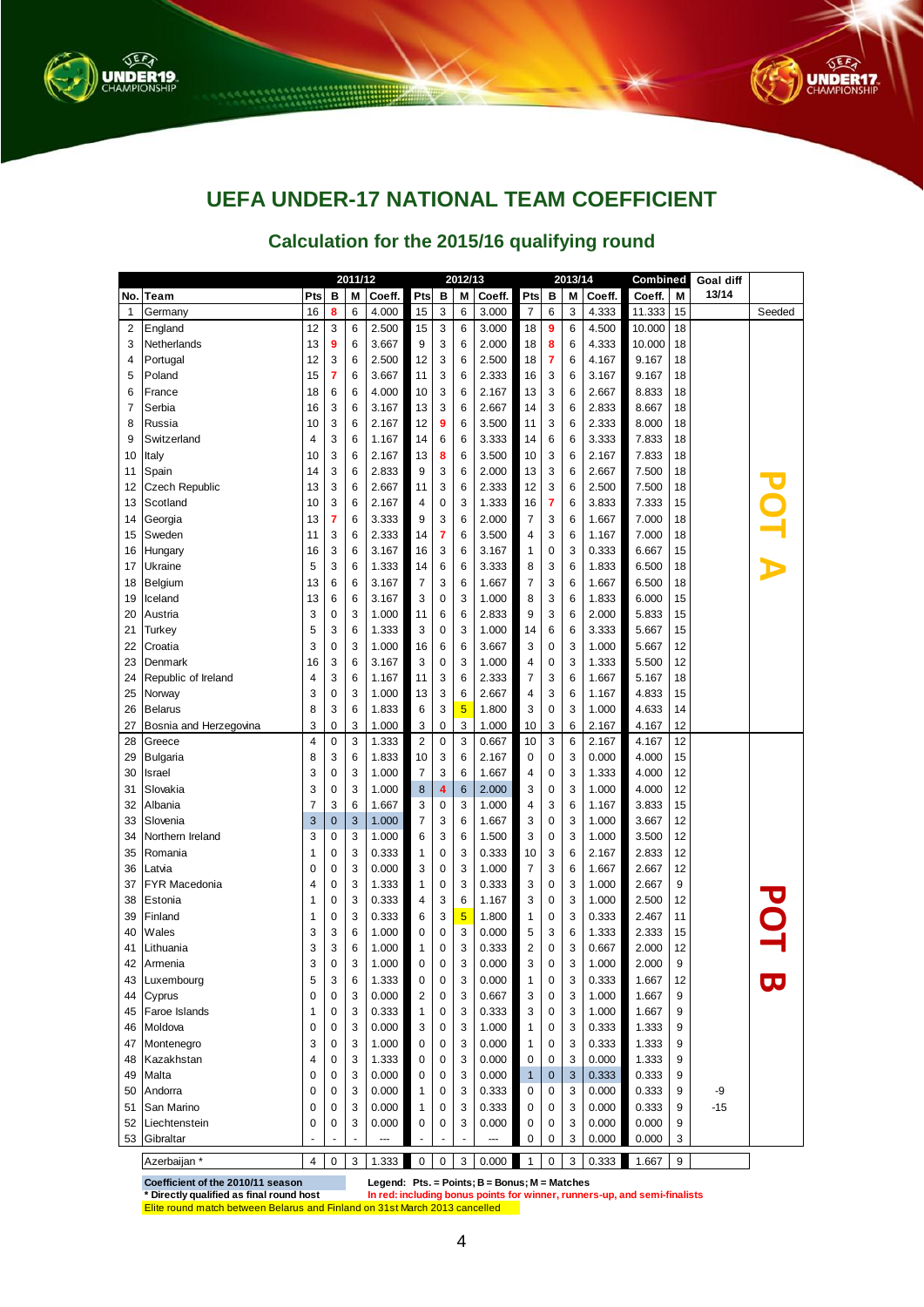



# **QUALIFYING ROUND DRAW RESULT**

### **15th UEFA European Under-17 Championship, 2015/16**

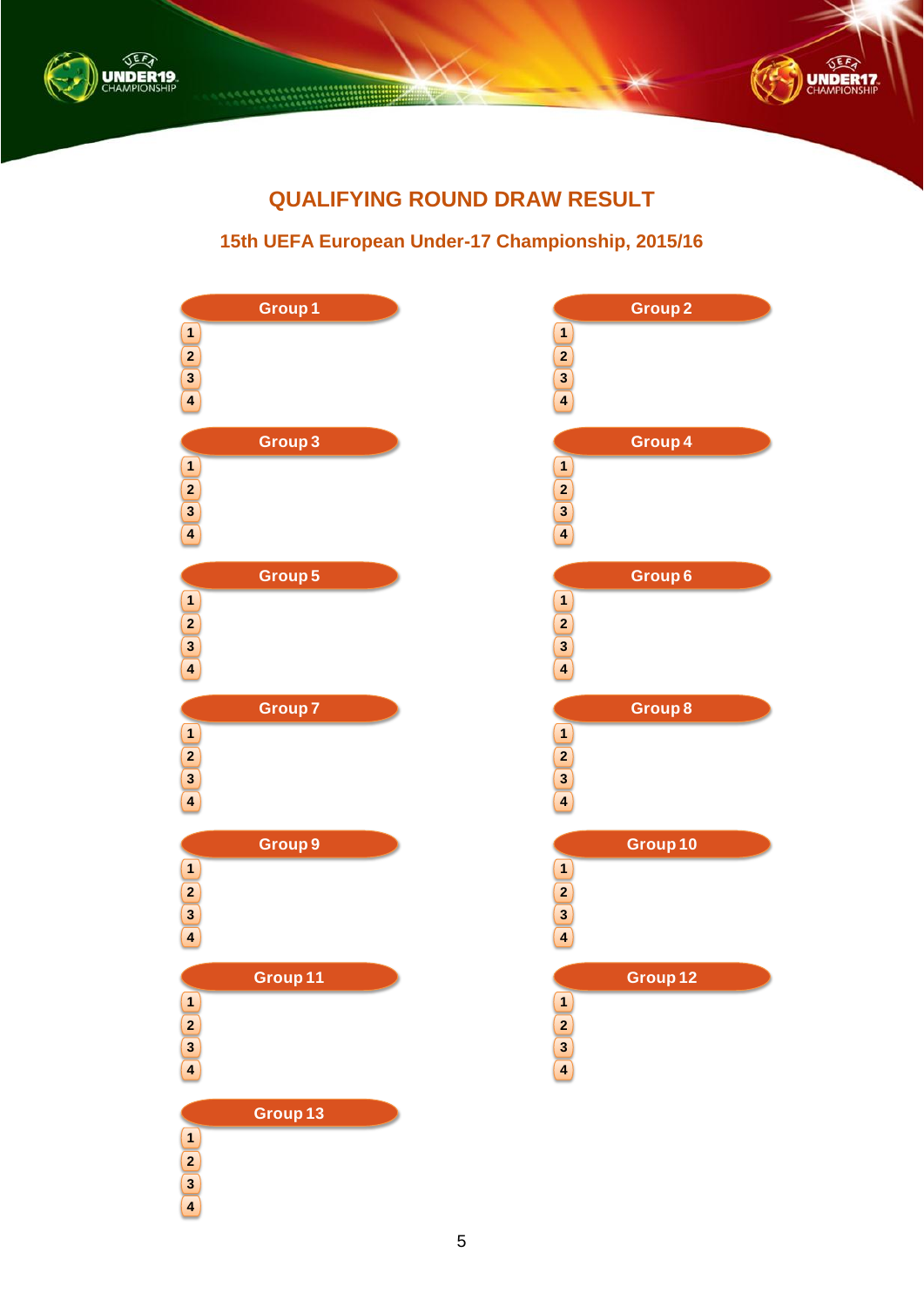



# **UEFA UNDER-19 NATIONAL TEAM COEFFICIENT**

### **Calculation for the 2015/16 qualifying round**

|     |                                                                               |                |             | 2011/12 |        |                |             | 2012/13 |        |                         |          | 2013/14 |        | Combined                                                                  |    | <b>Goal diff</b> |                         |
|-----|-------------------------------------------------------------------------------|----------------|-------------|---------|--------|----------------|-------------|---------|--------|-------------------------|----------|---------|--------|---------------------------------------------------------------------------|----|------------------|-------------------------|
| No. | Team                                                                          | Pts            | в           | Μ       | Coeff. | Pts            | в           | Μ       | Coeff. | Pts                     | в        | M       | Coeff. | Coeff.                                                                    | М  | 13/14            |                         |
| 1   | Spain                                                                         | 9              | 9           | 3       | 6.000  | $\overline{7}$ | 7           | 3       | 4.667  | 6                       | 3        | 3       | 3.000  | 13.667                                                                    | 9  |                  | Seeded                  |
| 2   | Portugal                                                                      | 16             | 6           | 6       | 3.667  | 16             | 7           | 6       | 3.833  | 18                      | 8        | 6       | 4.333  | 11.833                                                                    | 18 |                  |                         |
| 3   | Serbia                                                                        | 11             | 6           | 6       | 2.833  | 4              | 9           | 3       | 4.333  | 16                      | 7        | 6       | 3.833  | 11.000                                                                    | 15 |                  |                         |
| 4   | France                                                                        | 9              | 7           | 3       | 5.333  | 16             | 8           | 6       | 4.000  | 3                       | 0        | 3       | 1.000  | 10.333                                                                    | 12 |                  |                         |
| 5   | England                                                                       | 7              | 7           | 3       | 4.667  | 12             | 3           | 6       | 2.500  | 13                      | 3        | 6       | 2.667  | 9.833                                                                     | 15 |                  |                         |
| 6   | Turkey                                                                        | 8              | 3           | 6       | 1.833  | 9              | 6           | 3       | 5.000  | 13                      | 3        | 6       | 2.667  | 9.500                                                                     | 15 |                  |                         |
| 7   | Georgia                                                                       | 13             | 3           | 6       | 2.667  | 11             | 6           | 6       | 2.833  | 15                      | 3        | 6       | 3.000  | 8.500                                                                     | 18 |                  |                         |
| 8   | Austria                                                                       | 9              | 3           | 6       | 2.000  | 15             | 3           | 6       | 3.000  | 13                      | 7        | 6       | 3.333  | 8.333                                                                     | 18 |                  |                         |
| 9   | Ukraine                                                                       | 13             | 3           | 6       | 2.667  | 10             | 3           | 6       | 2.167  | 14                      | 6        | 6       | 3.333  | 8.167                                                                     | 18 |                  |                         |
| 10  | Denmark                                                                       | 13             | 3           | 6       | 2.667  | 15             | 3           | 6       | 3.000  | 9                       | 3        | 6       | 2.000  | 7.667                                                                     | 18 |                  |                         |
| 11  | Netherlands                                                                   | 13             | 3           | 6       | 2.667  | 15             | 6           | 6       | 3.500  | 4                       | 0        | 3       | 1.333  | 7.500                                                                     | 15 |                  |                         |
| 12  | Croatia                                                                       | 14             | 6           | 6       | 3.333  | 12             | 3           | 6       | 2.500  | 4                       | 0        | 3       | 1.333  | 7.167                                                                     | 15 |                  |                         |
| 13  | Greece                                                                        | 16             | 8           | 6       | 4.000  | 6              | 3           | 6       | 1.500  | 5                       | 3        | 6       | 1.333  | 6.833                                                                     | 18 |                  |                         |
| 14  | <b>Czech Republic</b>                                                         | 6              | 3           | 6       | 1.500  | 10             | 3           | 6       | 2.167  | 12                      | 3        | 6       | 2.500  | 6.167                                                                     | 18 |                  |                         |
| 15  | Belgium                                                                       | 8              | 3           | 6       | 1.833  | 8              | 3           | 6       | 1.833  | 11                      | 3        | 6       | 2.333  | 6.000                                                                     | 18 |                  |                         |
| 16  | Republic of Ireland                                                           | 7              | 3           | 6       | 1.667  | 10             | 3           | 6       | 2.167  | 10                      | 3        | 6       | 2.167  | 6.000                                                                     | 18 |                  | POT A                   |
| 17  | Switzerland                                                                   | 10             | 3           | 6       | 2.167  | 8              | 3           | 6       | 1.833  | 9                       | 3        | 6       | 2.000  | 6.000                                                                     | 18 |                  |                         |
| 18  | Norway                                                                        | 8              | 3           | 6       | 1.833  | 12             | 3           | 6       | 2.500  | 6                       | 3        | 6       | 1.500  | 5.833                                                                     | 18 |                  |                         |
| 19  | Israel                                                                        | 5              | 3           | 6       | 1.333  | 3              | 0           | 3       | 1.000  | 15                      | 6        | 6       | 3.500  | 5.833                                                                     | 15 |                  |                         |
| 20  | Italy                                                                         | 10             | 3           | 6       | 2.167  | 8              | 3           | 6       | 1.833  | $\overline{7}$          | 3        | 6       | 1.667  | 5.667                                                                     | 18 |                  |                         |
| 21  | Romania                                                                       | 11             | 3           | 6       | 2.333  | 4              | 0           | 3       | 1.333  | 8                       | 3        | 6       | 1.833  | 5.500                                                                     | 15 |                  |                         |
| 22  | <b>Bulgaria</b>                                                               | 3              | 0           | 3       | 1.000  | 4              | 3           | 6       | 1.167  | 12                      | 6        | 6       | 3.000  | 5.167                                                                     | 15 |                  |                         |
| 23  | Hungary                                                                       | 7              | 3           | 6       | 1.667  | 4              | 0           | 3       | 1.333  | 9                       | 3        | 6       | 2.000  | 5.000                                                                     | 15 |                  |                         |
| 24  | Sweden                                                                        | 2              | 0           | 3       | 0.667  | 7              | 3           | 6       | 1.667  | 12                      | 3        | 6       | 2.500  | 4.833                                                                     | 15 |                  |                         |
| 25  | Russia                                                                        | 0              | $\mathbf 0$ | 3       | 0.000  | 8              | 3           | 6       | 1.833  | 14                      | 3        | 6       | 2.833  | 4.667                                                                     | 15 |                  |                         |
| 26  | Scotland                                                                      | 3              | $\mathbf 0$ | 3       | 1.000  | 10             | 3           | 6       | 2.167  | 6                       | 3        | 6       | 1.500  | 4.667                                                                     | 15 |                  |                         |
| 27  | Cyprus                                                                        | 5              | 3           | 6       | 1.333  | $\overline{7}$ | 3           | 6       | 1.667  | 4                       | 3        | 6       | 1.167  | 4.167                                                                     | 18 |                  |                         |
| 28  | Montenegro                                                                    | 8              | 3           | 6       | 1.833  | 1              | 0           | 3       | 0.333  | 9                       | 3        | 6       | 2.000  | 4.167                                                                     | 15 |                  |                         |
| 29  | Bosnia and Herzegovina                                                        | 9              | 3           | 6       | 2.000  | 6              | 3           | 6       | 1.500  | 2                       | 0        | 3       | 0.667  | 4.167                                                                     | 15 |                  |                         |
| 30  | Slovenia                                                                      | 10             | 3           | 6       | 2.167  | 2              | 0           | 3       | 0.667  | 4                       | 0        | 3       | 1.333  | 4.167                                                                     | 12 |                  |                         |
| 31  | Slovakia                                                                      | 4              | 0           | 3       | 1.333  | 10             | 3           | 6       | 2.167  | $\overline{\mathbf{c}}$ | 0        | 3       | 0.667  | 4.167                                                                     | 12 |                  |                         |
| 32  | <b>FYR Macedonia</b>                                                          | 3              | 0           | 3       | 1.000  | 3              | 0           | 3       | 1.000  | 6                       | 0        | 3       | 2.000  | 4.000                                                                     | 9  |                  |                         |
| 33  | Poland                                                                        | 4              | 0           | 3       | 1.333  | 7              | 3           | 6       | 1.667  | 2                       | 0        | 3       | 0.667  | 3.667                                                                     | 12 |                  |                         |
| 34  | Iceland                                                                       | 2              | $\mathbf 0$ | 3       | 0.667  | 4              | 0           | 3       | 1.333  | 4                       | 3        | 6       | 1.167  | 3.167                                                                     | 12 |                  |                         |
| 35  | Armenia                                                                       | 7              | 3           | 6       | 1.667  | 0              | 0           | 3       | 0.000  | 4                       | 0        | 3       | 1.333  | 3.000                                                                     | 12 |                  |                         |
| 36  | Estonia                                                                       | 7              | 3           | 6       | 1.667  | 3              | 0           | 3       | 1.000  | 1                       | 0        | 3       | 0.333  | 3.000                                                                     | 12 |                  |                         |
| 37  | Albania                                                                       | 4              | $\mathbf 0$ | 3       | 1.333  | 3              | 0           | 3       | 1.000  | 2                       | 0        | 3       | 0.667  | 3.000                                                                     | 9  |                  |                         |
| 38  | Wales                                                                         | 0              | $\mathbf 0$ | 3       | 0.000  | 3              | 0           | 3       | 1.000  | 8                       | 3        | 6       | 1.833  | 2.833                                                                     | 12 |                  |                         |
| 39  | Northern Ireland                                                              | 3              | $\mathbf 0$ | 3       | 1.000  | 4              | 0           | 3       | 1.333  | 1                       | 0        | 3       | 0.333  | 2.667                                                                     | 9  |                  |                         |
| 40  | Latvia                                                                        | 3              | 0           | 3       | 1.000  | 0              | 0           | 3       | 0.000  | 4                       | 0        | 3       | 1.333  | 2.333                                                                     | 9  |                  |                         |
| 41  | Finland                                                                       | 3              | $\mathbf 0$ | 3       | 1.000  | 3              | 0           | 3       | 1.000  | 1                       | $\Omega$ | 3       | 0.333  | 2.333                                                                     | 9  |                  |                         |
| 42  | <b>Belarus</b>                                                                | 2              | $\mathbf 0$ | 3       | 0.667  | 4              | 0           | 3       | 1.333  | 0                       | 0        | 3       | 0.000  | 2.000                                                                     | 9  |                  |                         |
| 43  | Lithuania                                                                     | $\overline{c}$ | 0           | 3       | 0.667  | $\mathbf{0}$   | $\mathbf 0$ | 3       | 0.000  | $\overline{4}$          | 3        | 6       | 1.167  | 1.833                                                                     | 12 |                  |                         |
| 44  | Azerbaijan                                                                    | 3              | $\mathbf 0$ | 3       | 1.000  | $\mathbf{1}$   | 0           | 3       | 0.333  | $\mathbf{1}$            | 0        | 3       | 0.333  | 1.667                                                                     | 9  |                  |                         |
| 45  | Malta                                                                         | 0              | $\mathbf 0$ | 3       | 0.000  | 3              | 0           | 3       | 1.000  | 1                       | 0        | 3       | 0.333  | 1.333                                                                     | 9  |                  | $\overline{\mathbf{U}}$ |
| 46  | Luxembourg                                                                    | 0              | $\mathbf 0$ | 3       | 0.000  | $\mathbf 0$    | 0           | 3       | 0.000  | 3                       | 0        | 3       | 1.000  | 1.000                                                                     | 9  |                  |                         |
| 47  | <b>Faroe Islands</b>                                                          | 3              | $\mathbf 0$ | 3       | 1.000  | 0              | 0           | 3       | 0.000  | $\mathbf 0$             | 0        | 3       | 0.000  | 1.000                                                                     | 9  |                  |                         |
| 48  | Kazakhstan                                                                    | 0              | $\mathbf 0$ | 3       | 0.000  | 0              | 0           | 3       | 0.000  | $\mathbf{1}$            | 0        | 3       | 0.333  | 0.333                                                                     | 9  |                  |                         |
| 49  | Moldova                                                                       | 0              | $\mathbf 0$ | 3       | 0.000  | $\mathbf{1}$   | 0           | 3       | 0.333  | 0                       | 0        | 3       | 0.000  | 0.333                                                                     | 9  |                  |                         |
| 50  | San Marino                                                                    | 0              | $\mathbf 0$ | 3       | 0.000  | $\mathbf 0$    | 0           | 3       | 0.000  | $\mathbf 0$             | 0        | 3       | 0.000  | 0.000                                                                     | 9  | $-12$            |                         |
| 51  | Andorra                                                                       | 0              | 0           | 3       | 0.000  | 0              | 0           | 3       | 0.000  | 0                       | 0        | 3       | 0.000  | 0.000                                                                     | 9  | $-18$            |                         |
| 52  | Liechtenstein                                                                 |                |             |         | ---    |                | ÷,          |         | ---    | 0                       | 0        | 3       | 0.000  | 0.000                                                                     | 3  | $-16$            |                         |
| 53  | Gibraltar                                                                     |                |             | ÷,      | ---    |                |             |         | ---    | 0                       | 0        | 3       | 0.000  | 0.000                                                                     | 3  | $-17$            |                         |
|     | Germany *                                                                     | 12             | 3           | 6       | 2.500  | 10             | 3           | 6       | 2.167  | 16                      | 9        | 6       | 4.167  | 8.833                                                                     | 18 |                  |                         |
|     | Legend: Pts. = Points; B = Bonus; M = Matches; G = Goal difference            |                |             |         |        |                |             |         |        |                         |          |         |        |                                                                           |    |                  |                         |
|     | Coefficient of the 2010/11 season<br>* Directly qualified as final round host |                |             |         |        |                |             |         |        |                         |          |         |        | In red: including bonus points for winner, runners-up, and semi-finalists |    |                  |                         |

**Coefficient of the 2010/11 season**

**Legend: Pts. = Points; B = Bonus; M = Matches; G = Goal difference**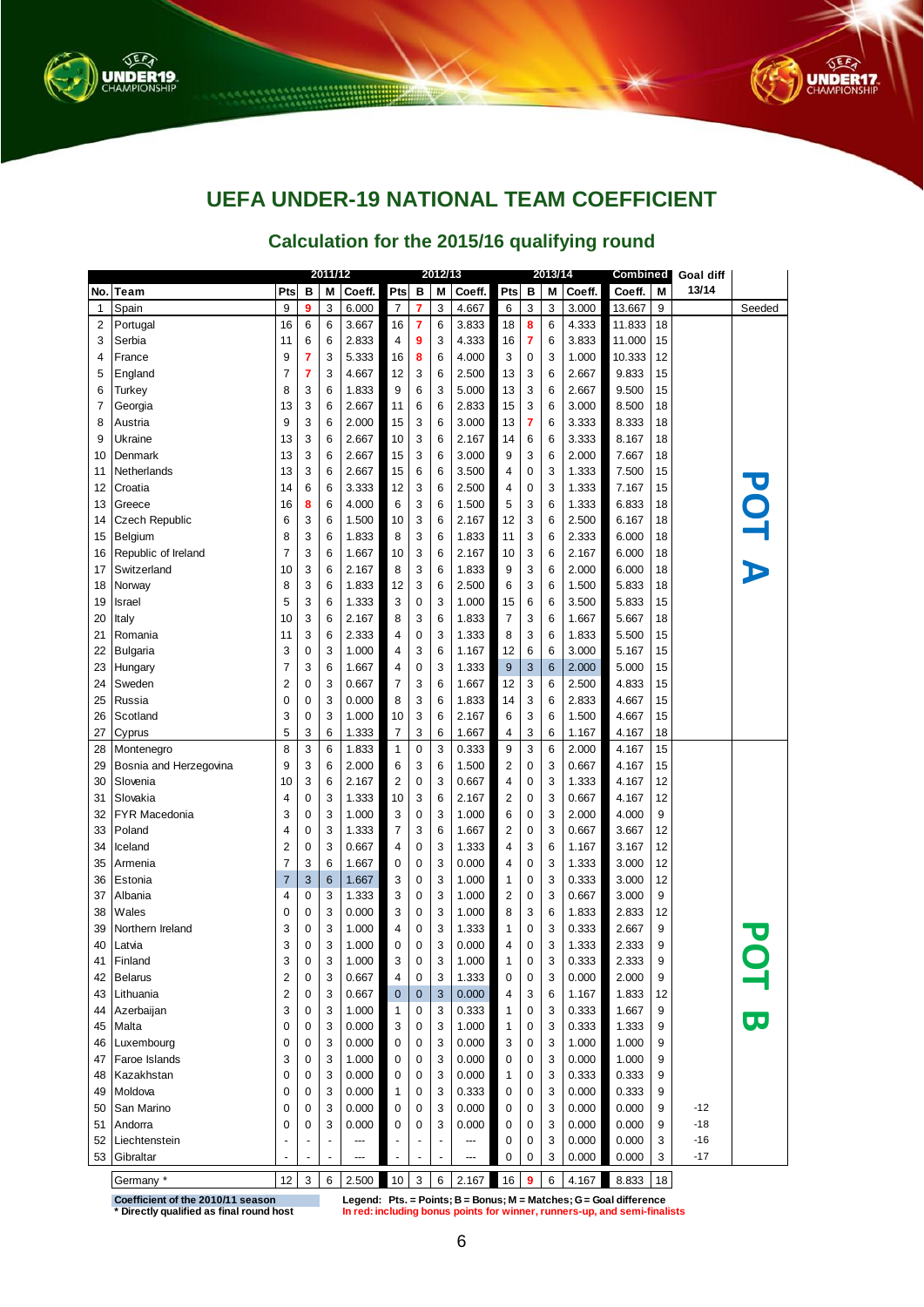



# **QUALIFYING ROUND DRAW RESULT**

### **15th UEFA European Under-19 Championship, 2015/16**